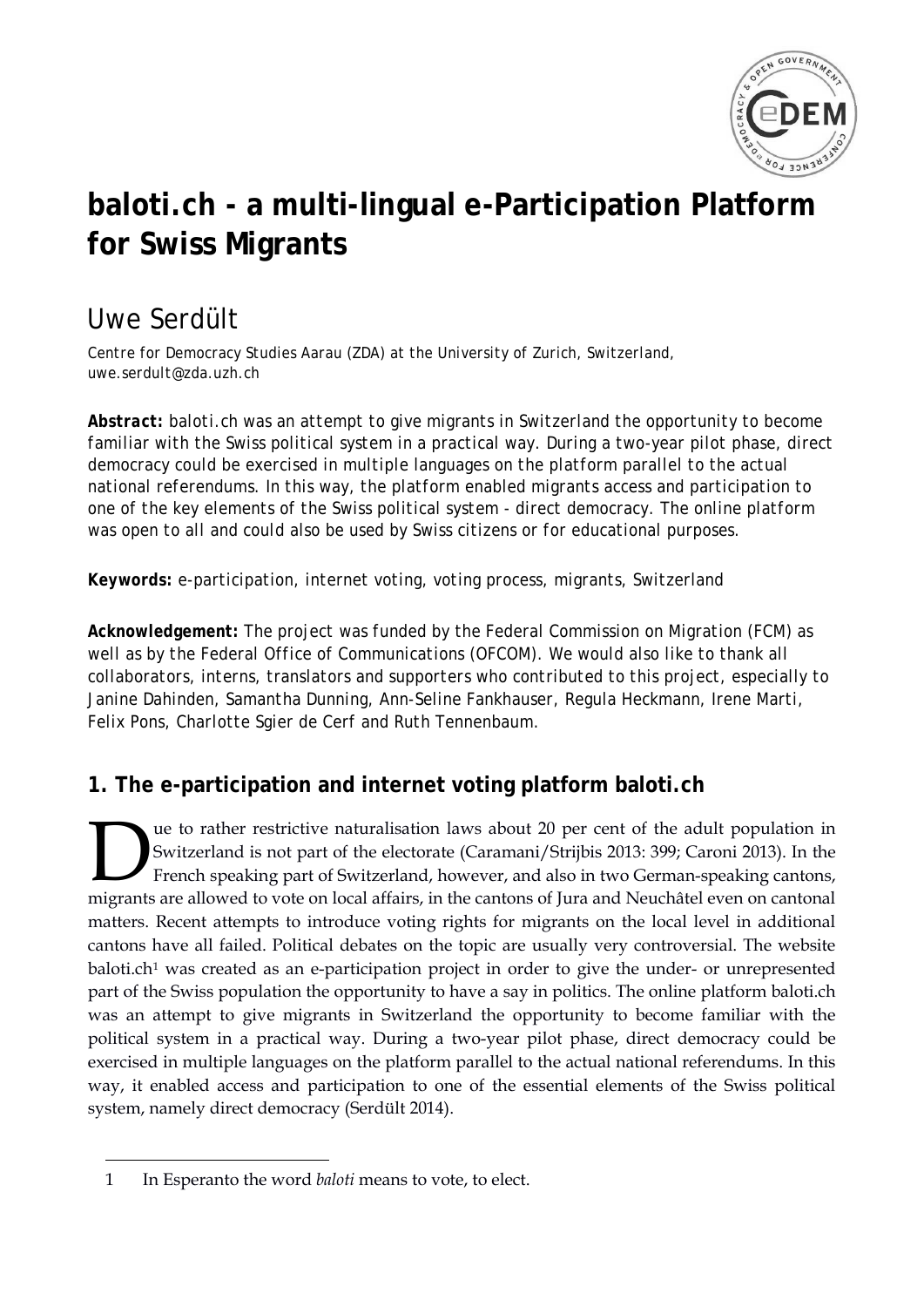The information provided on each referendum on baloti.ch was translated into the eleven languages most spoken in Switzerland: German, French, Italian, English, Spanish, Portuguese, Turkish, Albanian, Serbian, Croatian and Tamil. To keep efforts within reasonable limits the texts on the platform were kept short. The vocabulary corresponded approximately to a lower secondary school level.

The platform contained the following information and parts:

- Name of the referendum and brief information (what is it about?)
- Initiators and voting recommendations (who is behind it?)
- Arguments for and against (why?)
- Information about direct democracy in general (how does it work in Switzerland?)
- Section for voting with a key for data encryption (providing vote secrecy)

Data collection and analysis were anonymous. Personal data was not saved long-term or used for any reason other than statistical analysis. Participants were informed of this in a disclaimer on the website and also during the voting process. To keep the obstacles to participation as low as possible users were not required to register to vote but only needed a valid email address in order to receive the encryption key for voting. To cover the technical side we cooperated with specialists from the Fachhochschule Bern (Dubuis et al. 2011). The project was interdisciplinary and comprised of IT personnel as well as staff with language and social science expertise. Three interns from the MAPS programme of the University of the Neuchâtel carried out valuable work for the project and were able to collect credits towards their Master's degree. The IT for the project took up, at least at the beginning, a disproportionate share of the work, but it was important as it formed the necessary foundation for the operative part. The effort required for the technical part was definitely underestimated.



*Figure 1: Some graphical design elements of baloti.ch such as the original traffic light system (a), and the request for a voting code (b).*

The actual voting process was implemented as simply but as realistically as possible in analogy to a paper vote. In the first design of the website, users were led through the voting process by way of a 'traffic light' system that progressed from red to yellow to green. Presumably 'simple' graphics led users through the voting process. During the first referendum, in which only *one* initiative was voted on, we did not identify the shortcomings of this design. However, the second referendum, comprising of three initiatives and a tie-breaker question (see letter a in Fig. 1), was far more complex. Feedback from users and our own evaluation of this second referendum hinted at difficulties with the voting process. A relatively large proportion of potential voters got lost in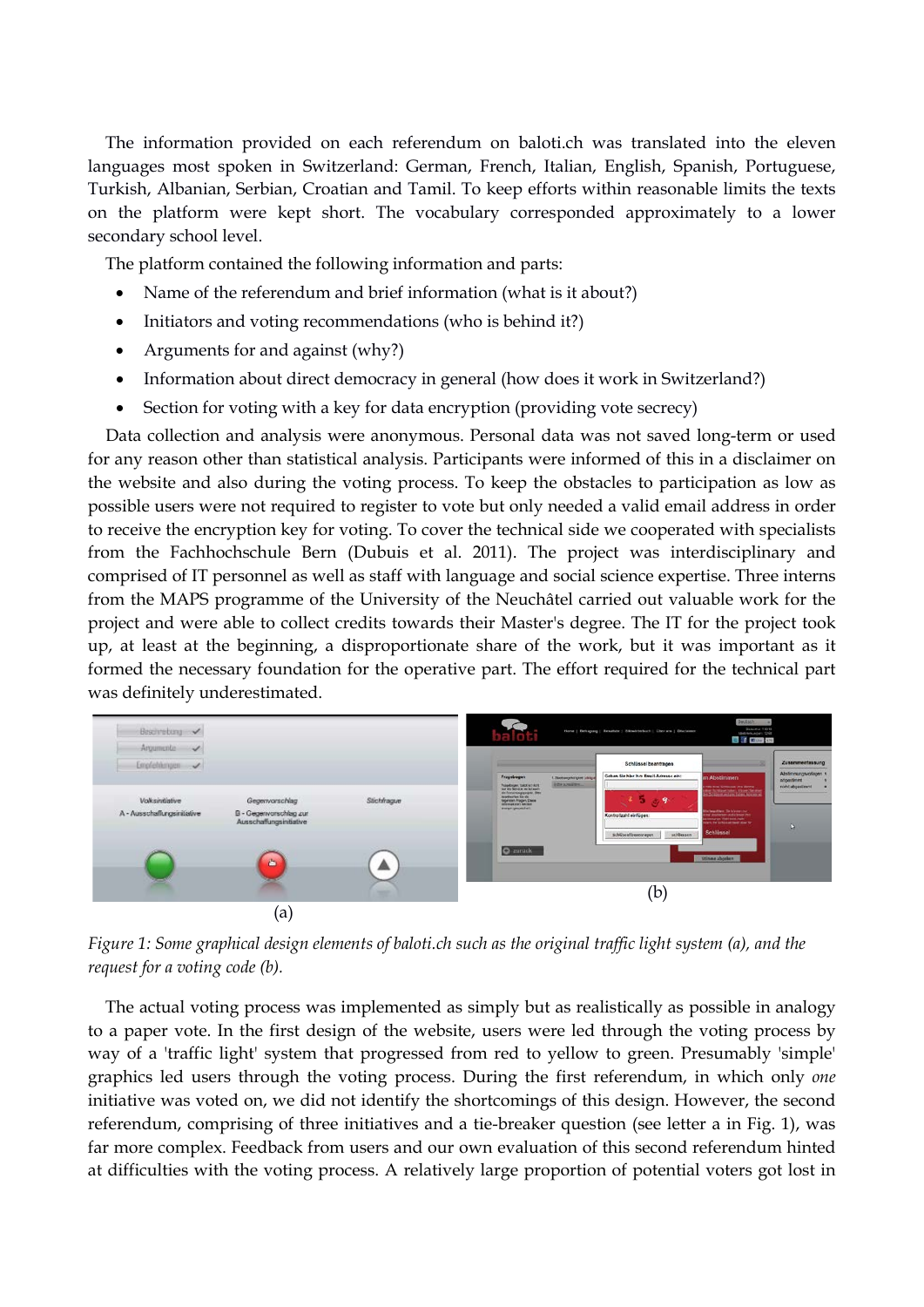the process. Various modifications were then made to the design and processes in order to correct these problems.

#### **2. Diffusion campaign**

Once the technical side of the voting system could be considered secure, the primary goal was to advertise the platform. We undertook great efforts to do this, however, we also realised that 'continual advertising' would require too much work and, in any event, would not automatically result in more visitors to the website. The respective advertising efforts are described below.

**Television and Radio**: At the beginning of the project there was a national television broadcast about baloti.ch during prime time news. The impact of coverage in the Swiss national television evening news bulletin on 21 September 2010 was clearly evident in the visitor statistics obtained from Google Analytics (see Fig. 2). The number of visitors to baloti.ch sharply increased on this date and then levelled out again. Of the total 3,300 visitors to the website during the time the electronic ballot boxes were open (16-26 September 2010), more than half visited the site on that particular day. In the further course of the project we used non-commercial local radio stations with foreign language broadcasting formats as additional diffusion partners.

**Printed and Online Press**: To keep the path to the website as short as possible, some large media companies offered their online portals as advertising and diffusion channels. We mainly cooperated with the daily newspaper 20 minutes (in print and online as well as in French and German). Understandably, the online coverage on 20min proved far superior to print. Visitor numbers on 20min online are high and the path to another website is only one mouse click away. Baloti.ch registered close to 4,300 visitors between 8 and 28 November 2010. Again, visitor numbers increased suddenly on 16 November 2010 when 20min online reported on the project (see Fig. 2).

**Direct Emails**: In November 2010, those who had voted in September 2010 on baloti.ch were invited directly via email to participate again. Though this action was repeated before every voting date its success was very modest. Relatively few users voted repeatedly (see Tab. 2).

**Multiplier Organisations**: Migrant organisations as well as cantonal and city contact points for migrants were assessed as being valuable partners for further diffusion and were continuously provided with flyers and other informative material. Migrant associations were contacted by post and email but were also personally visited. Language schools with courses for migrants as well as cantonal and local migrant organisations were identified and asked to further promote the website. Whether a promotion of the website actually took place could not be verified easily.

**Facebook Campaign**: In order to reach more people, especially a younger audience we started a Facebook page during the end of the project. A baloti fan page already existed on Facebook but it was looked after only sporadically. A Twitter account also existed, however the possibilities of achieving something in a short period of time were considerably greater on Facebook, which is why we decided to use this medium. The campaign ran from 6-23 October 2011. In addition, we took out an advertisement on Facebook from 21-23 October. From 1 October to the referendum on 23 October we succeeded, through the above-mentioned activities, in increasing the monthly active users of the Facebook page from 53 to 420. Monthly active users included those people who interacted at least once with either the Facebook profile directly or through posts. This means that the more actively the page is administered and contributions or comments shared, the more active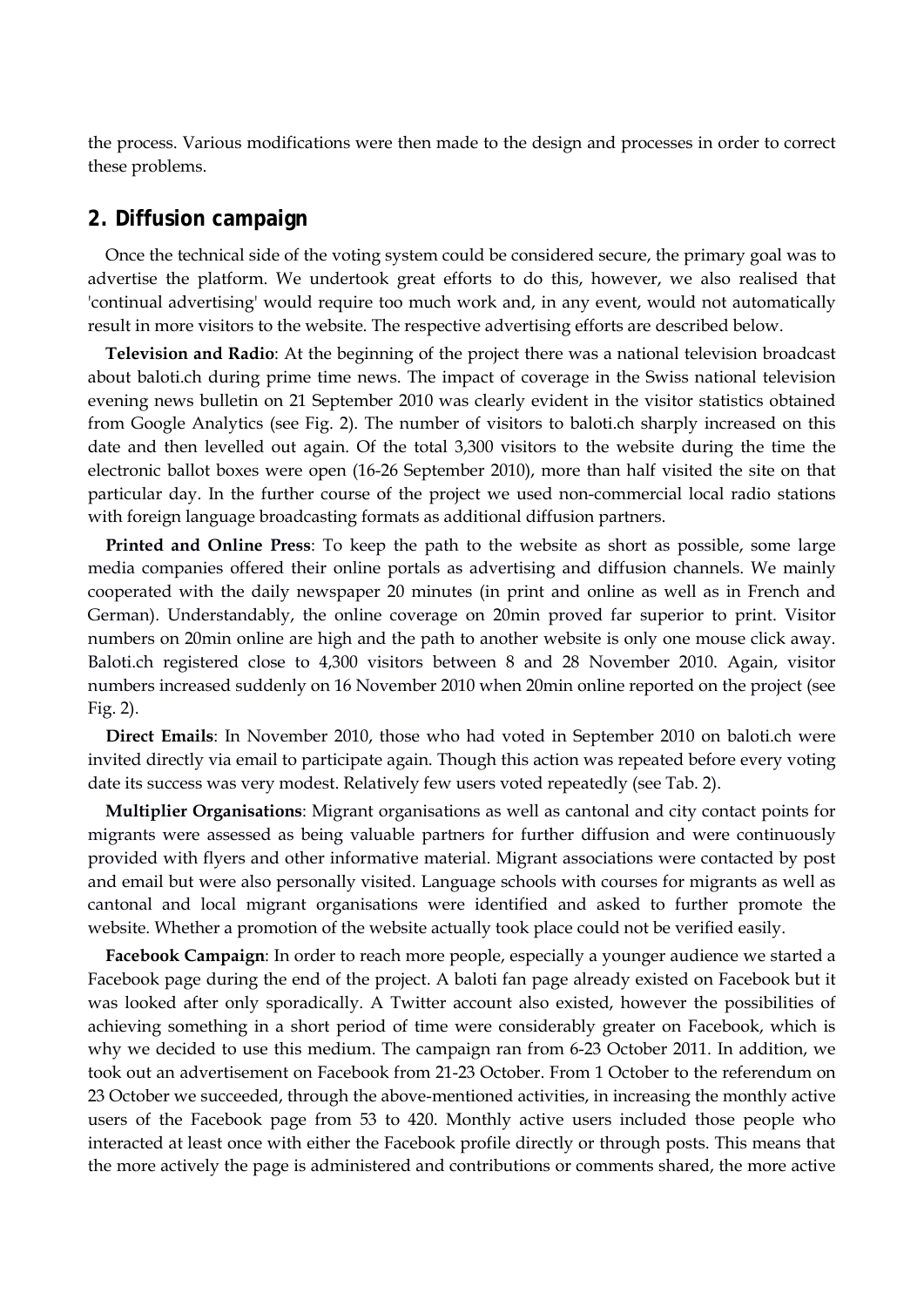users can be won. This was clearly evident from the statistics. On those days when something was shared or published the hits increased substantially. With a total of 24 new 'likes' we had 128 'fans' by 23 October. However, on the whole, the impact was still modest given the actual effort. The advertisement taken out from 21-23 October was displayed to 10,971 Facebook users. Only 50 of those actually clicked on the advertisement and in doing so ended up at the *baloti* fan page. Of those 50 people only 12 connections (*baloti* Facebook fans) were formed. Our experience shows that even with a small amount of effort a certain level of activity can be obtained on a Facebook page. Clearly the number of new users was far too small to speak of a successful mobilisation effect. Furthermore, the increased activity on the Facebook page says nothing about the user's actual behaviour on the *baloti* website.

#### **3. Evaluation**

The following section presents the data collected between the launch of *baloti.ch* until the end of the last vote in October 2011 (see Figure 2). During this time *baloti.ch* registered 17,513 visitors with an average of 43 visits per day, 12,546 of which can be attributed to individual visitors. 69.1% of visits are concentrated within the voting periods (corresponding to the total number of visits in Tab. 1), during which time frame the daily average increased to 142. The busiest day registered 1,837 visits, due to the previously mentioned television broadcast.



*Figure 2: Number of visitors to baloti.ch according to Google Analytics*

From the visitor statistics it becomes evident that, despite increased marketing efforts including Facebook campaigns at the end of the pilot phase, the interest in *baloti.ch* decreased steadily over time. However, on the positive side, it can be mentioned that the platform attracted visitors from all regions and migrant languages spoken in Switzerland.

| Vote             | <b>Type</b> | <b>Visits</b> | Visits/day | <b>Visitors</b> | <b>Start</b> | End | $\%$ Start | $\%$ End |
|------------------|-------------|---------------|------------|-----------------|--------------|-----|------------|----------|
| <b>Sept 2010</b> | 1 vote      | 3'531         | 252        | 3'025           | 2'640        | 359 | 87.3       | 13.6     |
| <b>Nov 2010</b>  | 3 votes     | 4'555         | 215        | 3'505           | 2'617        | 327 | 74.7       | 12.5     |
| Feb 2011         | 1 vote      | 2'849         | 129        | 2'372           | 1'136        | 360 | 47.9       | 31.7     |
| Oct 2011         | 1 election  | 1'168         | 42         | 1'006           | 544          | 154 | 54.1       | 28.3     |

*Table 1: Technical indicators for the voting process*

The main goal of baloti.ch was to have those people who visited the website casting a vote. We therefore defined indicators allowing us to understand user behaviour and to evaluate to what extent we achieved our goals (see Tab. 1 and 2). Of those people who requested a voting code,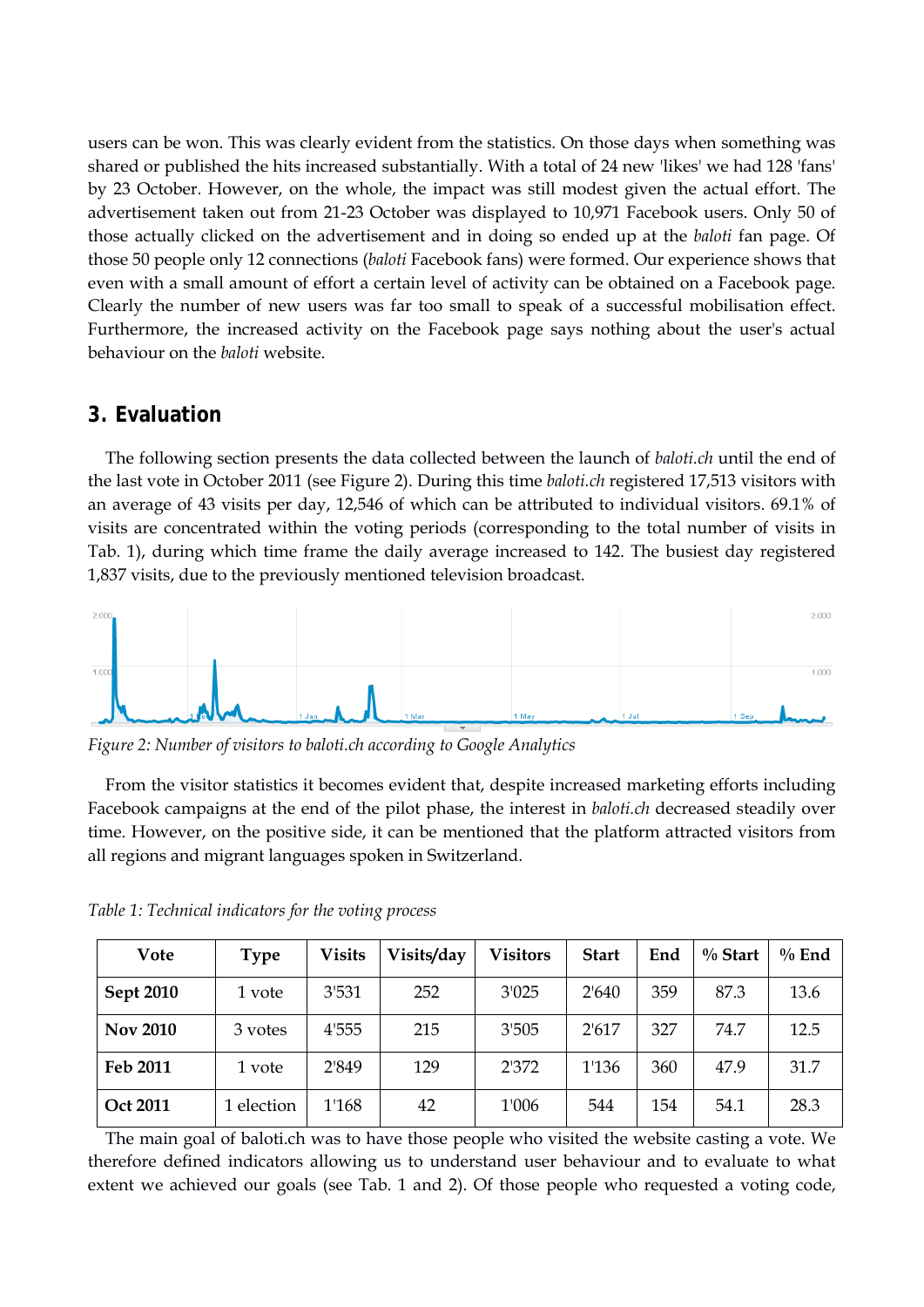69.3% actually voted. The request for a voting code is thus a good indicator for the voting intention of the visitor. Also clearly apparent in Table 1 are the problems that arose during the voting process on the occasion of the referendums in 2010, and in particular for the one in November with three ballot questions.

| Participating | <b>Number of Voters</b> | $\%$ Voters |  |  |
|---------------|-------------------------|-------------|--|--|
| once          | 663                     | 72.9        |  |  |
| twice         | 170                     | 18.7        |  |  |
| three times   | 58                      | 6.4         |  |  |
| four times    | 19                      | 21          |  |  |

*Table 2: Percent of repeated voting on baloti.ch across the four votes*

A second indicator is the number of people who voted on baloti.ch repeatedly (see Tab. 2). 910 people voted at least once; 27.2% of those voted twice or more. If we assign a voting index between 1 and 4 with which to determine the average number of votes per person, the index for *baloti* is 1.4. This low value makes an analysis of the reasons for the weak commitment of visitors to the Baloti website necessary. Particularly, what needs to be studied is to what extent the weak commitment was caused by usability issues (user ignorance or difficulties with the application of the website) or due to other reasons (lack of diffusion or interest, distrust, etc.). This research was not able to be carried out during the pilot. We surmise however, that the weak commitment relates to the shortlived novelty effect. That would be an argument in favour of not, in the first instance, installing the platform nationwide and long-term, but rather locally and linked to concrete events.

#### **4. Internet Voting on baloti.ch**

During the pilot it was possible to vote on five proposals on three referendum dates on baloti.ch. As part of the voting process we collected some additional socio-demographic information. The information was self-declared by voters. Only votes cast by those who explicitly declared themselves as migrants living in Switzerland were evaluated. However, too few votes were entered to undertake a reliable statistical analysis.

With the exception of two votes, the results from baloti.ch referendums never corresponded to the official Swiss results. We attributed this outcome to the small number of votes cast on baloti.ch and the fact that the website primarily attracted votes from political left-oriented circles. Our hypothesis, that with higher figures the baloti.ch result would have become comparable to the voting result of Swiss citizens, could unfortunately not be tested.

Even though we could not obtain enough data, an analysis of voters separated into two groups only, those who voted like the Swiss electorate and those who did not, provided some interesting patterns that could serve as initial premises for future works. For these analyses we summarised all voters across all five proposals. Overall, the majority of migrants who voted on baloti.ch did not vote like the Swiss electorate. But at 54%, this majority is not at all clearly pronounced. Solely within the age and education criteria there were sub-categories of people who predominately